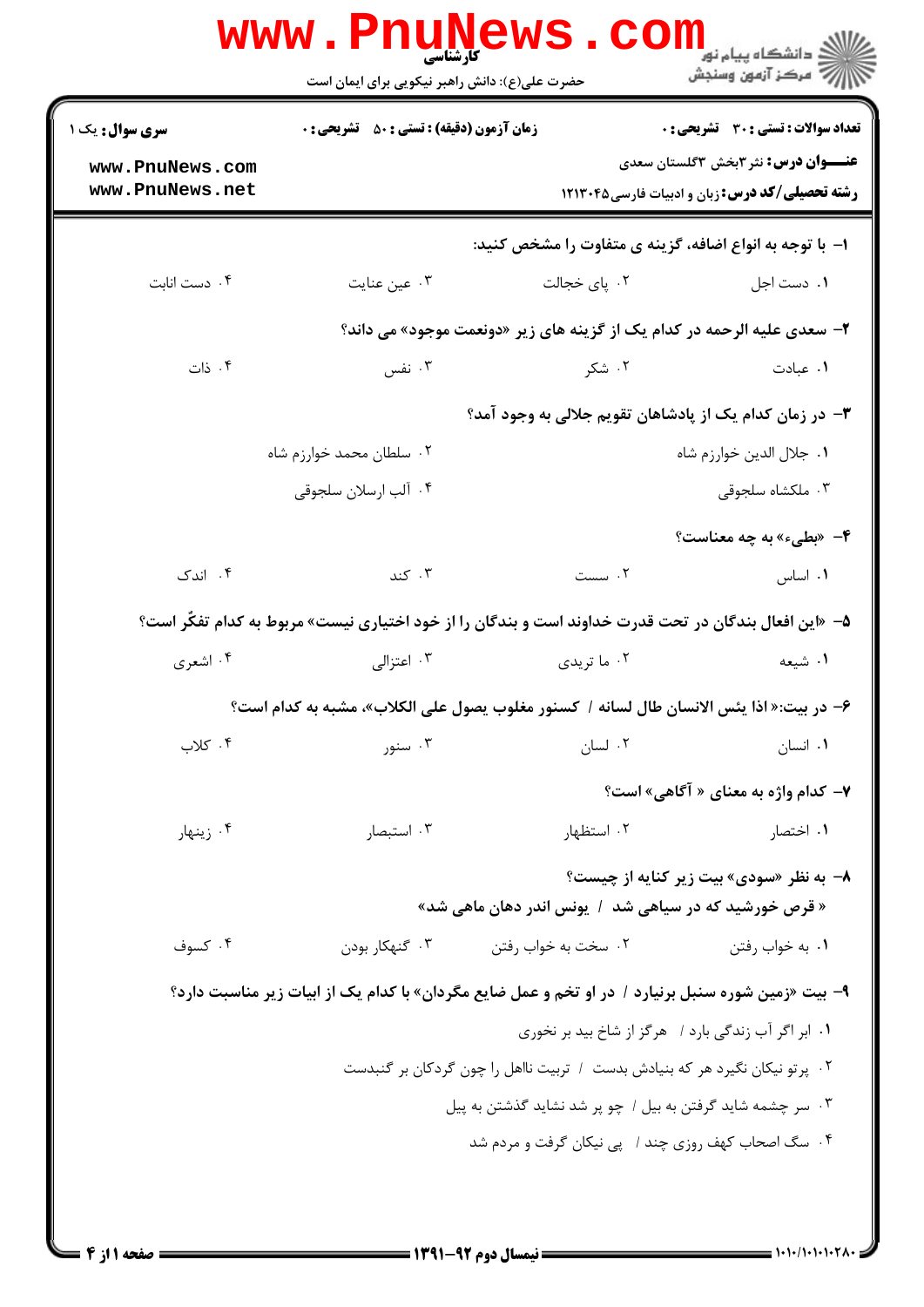|                                                              | <b>WWW.PNUNE</b><br>حضرت علی(ع): دانش راهبر نیکویی برای ایمان است                                                                                                                                                                                                                                                                                                                                                                                                                                                                                                                                                                                                                                                                                                                                                                                                     |                  | ڪ دانشڪاه پيام نو <mark>ر</mark><br>ر <i>ا</i> ⊂ مرڪز آزمون وسنجش                                                                            |  |
|--------------------------------------------------------------|-----------------------------------------------------------------------------------------------------------------------------------------------------------------------------------------------------------------------------------------------------------------------------------------------------------------------------------------------------------------------------------------------------------------------------------------------------------------------------------------------------------------------------------------------------------------------------------------------------------------------------------------------------------------------------------------------------------------------------------------------------------------------------------------------------------------------------------------------------------------------|------------------|----------------------------------------------------------------------------------------------------------------------------------------------|--|
| <b>سری سوال : ۱ یک</b><br>www.PnuNews.com<br>www.PnuNews.net | <b>زمان آزمون (دقیقه) : تستی : 50 ٪ تشریحی : 0</b>                                                                                                                                                                                                                                                                                                                                                                                                                                                                                                                                                                                                                                                                                                                                                                                                                    |                  | تعداد سوالات : تستي : 30 ٪ تشريحي : 0<br><b>عنـــوان درس:</b> نثر ۳بخش ۳گلستان سعدی<br><b>رشته تحصیلی/کد درس:</b> زبان و ادبیات فارسی1۲۱۳۰۴۵ |  |
| ۰۴ باری                                                      | ۰۳ جملگی                                                                                                                                                                                                                                                                                                                                                                                                                                                                                                                                                                                                                                                                                                                                                                                                                                                              | ٢. القصه         | ∙۱− گزینه ی متفاوت را مشخص کنید:<br>١. خلاصه                                                                                                 |  |
| ۰۴ نمی توان خلاصه کرد.                                       | ۰۳ نمی توان بالا رفت.                                                                                                                                                                                                                                                                                                                                                                                                                                                                                                                                                                                                                                                                                                                                                                                                                                                 | ۰۲ نمی توان بست. | 11– معنای «فراز نتوان کرد» در کدام گزینه آمده است؟<br>۰۱ نمی توان باز کرد.<br>1۲- اجزای کدام گزینه با هم تضاد دارند؟                         |  |
| ۰۴ شيفته، حيران                                              | ۰۳ وقار، بازي                                                                                                                                                                                                                                                                                                                                                                                                                                                                                                                                                                                                                                                                                                                                                                                                                                                         | ۰۲ فاقه، فقر     | ٠١. حلقه، انجمن                                                                                                                              |  |
| ۰۴ اعداد                                                     | ۱۳- در بیت «منشین ترش از گردش ایام که صبر / آتلخ است ولیکن بر شیرین دارد» کدام گزینه ی ادبی چشم نواز است؟<br>۰۳ ایهام تضاد                                                                                                                                                                                                                                                                                                                                                                                                                                                                                                                                                                                                                                                                                                                                            | ٠٢ ايهام تناسب   | ۰۱ ایهام                                                                                                                                     |  |
| ۰۴ ملک                                                       | ۱۴- اعراب «ملک» در جمله ی «دام ملکُه» چگونه است؟<br>۰۳ مَلَک<br>۰۲ مَلک<br>۰۱ مُلک<br>۱۵– کدام یک از گزینه های زیر، آشکارا، تلمیح (به آیه ای ازقرآن) دارد؟<br>۰۱ آن را که جای تست هر دم کرمی ۱ عذرش بنه ار کند به عمری ستمی<br>۰۲ گر گزندت رسد زخلق مرنج ۱ که نه راحت رسد ز خلق و نه رنج<br>۰۳ از خدا دان خلاف دشمن و دوست / که دل هر دو در تصرف اوست<br>۰۴ گر چه تیر از کمان همی گذرد / از کماندار بیند اهل خرد<br>۱۶- کدام بیت با حکایت و عبارت « مراد از علم کُشتی دقیقه ای مانده بود و از من دریغ می دانست» مناسبت دارد؟<br>۰۱ چنان که دست به دست آمده ست ملک به ما / به دست های همچنین بخواهد رفت<br>٠٢ كس نياموخت علم تير ازمن / كه مرا عاقبت، نشانه نكرد<br>۰۳ حذر کن ز دود درون های ریش / که ریش درون عاقبت سر کند<br>۰۴ زورمندي مكن بر اهل زمين / تا دعائي بر آسمان نرود<br>۱۷– بنا به تحقیق علامه قزوینی، کدام گروه در گذشته گویا دو گیسوی بافته داشته اند؟ |                  |                                                                                                                                              |  |
| ۰۴ علویان                                                    | ۰۳ کرامیان                                                                                                                                                                                                                                                                                                                                                                                                                                                                                                                                                                                                                                                                                                                                                                                                                                                            | ۰۲ شافعیان       | ۰۱ حنفیان                                                                                                                                    |  |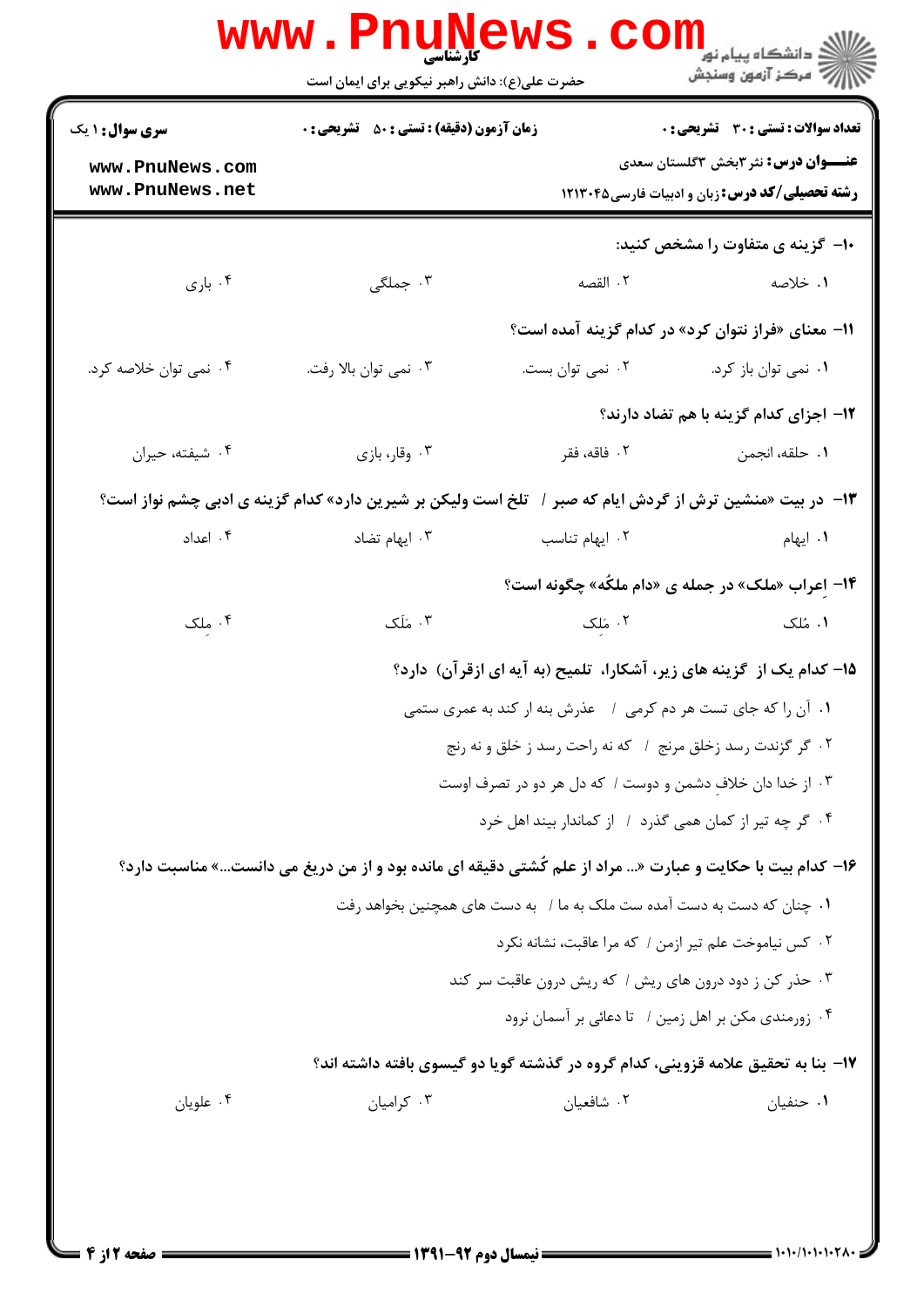|                                                                                                                    | WWW.Pnung<br>حضرت علی(ع): دانش راهبر نیکویی برای ایمان است                                                            |                                                             | ≦ دانشگاه پیام نو <mark>ر</mark><br>رِ آھرڪز آزمون وسنڊش                                           |  |  |
|--------------------------------------------------------------------------------------------------------------------|-----------------------------------------------------------------------------------------------------------------------|-------------------------------------------------------------|----------------------------------------------------------------------------------------------------|--|--|
| <b>سری سوال : ۱ یک</b>                                                                                             | <b>زمان آزمون (دقیقه) : تستی : 50 ٪ تشریحی : 0</b>                                                                    |                                                             | <b>تعداد سوالات : تستی : 30 ٪ تشریحی : 0</b>                                                       |  |  |
| www.PnuNews.com<br>www.PnuNews.net                                                                                 |                                                                                                                       |                                                             | <b>عنـــوان درس:</b> نثر۳بخش ۳گلستان سعدی<br><b>رشته تحصیلی/کد درس:</b> زبان و ادبیات فارسی1۲۱۳۰۴۵ |  |  |
| <b>۱۸</b> - عبارت «معشوق را بی پرده و آشکار می بینم، حالم دگرگون می شود و راهم را گم می کنم» ترجمه ی کدام بیت است؟ |                                                                                                                       |                                                             |                                                                                                    |  |  |
|                                                                                                                    |                                                                                                                       | ٠١ كفيت اذي يا من يعد محاسني / علانيتي هذا و لم تدر مابطن   |                                                                                                    |  |  |
|                                                                                                                    |                                                                                                                       | ٠٢ يا معشر الخلان قولوا للمعا ١ في لست تدرى ما بقلب الموجع  |                                                                                                    |  |  |
|                                                                                                                    |                                                                                                                       | ۰۳ و رب صديق لامنى فى ودادها ۱ الم يرها يوماً فيوضح لى عذرى |                                                                                                    |  |  |
|                                                                                                                    |                                                                                                                       | ۰۴ اشاهد من اهوى بغير وسيله / فيلحقني  شأن اضل طريقاً       |                                                                                                    |  |  |
|                                                                                                                    |                                                                                                                       |                                                             | ۱۹- در کدام یک از ابیات زیر آرایه ی «استخدام» وجود دارد؟                                           |  |  |
|                                                                                                                    |                                                                                                                       | ۰۱ نگویند از سر بازیچه حرفی / کزان پندی نگیرد صاحب هوش      |                                                                                                    |  |  |
|                                                                                                                    |                                                                                                                       | ۰۲ وگر سد باب حکمت پیش نادان / بخوانی، آیدش بازیچه در گوش   |                                                                                                    |  |  |
|                                                                                                                    |                                                                                                                       |                                                             | ۰۳ اندرون از طعام خالی دار / تا در او نور معرفت بینی                                               |  |  |
|                                                                                                                    |                                                                                                                       |                                                             | ۰۴ تهی از حکمتی به علت آن / که پری از طعام تا بینی                                                 |  |  |
|                                                                                                                    |                                                                                                                       |                                                             | ۲۰- با توجه به معنا، کدام گزینه درست است؟                                                          |  |  |
|                                                                                                                    | ۰۲ اندیشه بردن: تفکر کردن                                                                                             |                                                             | ۰۱ گذاري: به جاي آوري                                                                              |  |  |
|                                                                                                                    | ۰۴ غصون: شاخه ها                                                                                                      |                                                             | ۰۳ حبوب: وزيدن                                                                                     |  |  |
|                                                                                                                    |                                                                                                                       |                                                             | 21- در شعر کدام شاعر، «رند» معنای وسیعی پیدا کرده است؟                                             |  |  |
| ۰۴ حافظ                                                                                                            | ۰۳ سعدی                                                                                                               | ۰۲ مولوی                                                    | ۰۱ سنائی                                                                                           |  |  |
|                                                                                                                    |                                                                                                                       |                                                             | ۲۲– «گردن نهادن به آنچه خواست خداست» یعنی:                                                         |  |  |
| ۰۴ تحریر                                                                                                           | توفيق $\cdot^{\mathsf{r}}$                                                                                            | ۰۲ توکل                                                     | ٠١. تسليم                                                                                          |  |  |
|                                                                                                                    | <b>۲۳</b> - بیت «گر به جای نانش اندر سفره بودی آفتاب / تا قیامت روز روشن کس ندیدی در جهان» با کدام مقوله ارتباط دارد؟ |                                                             |                                                                                                    |  |  |
| ۰۴ فقر و درویشی                                                                                                    | ۰۳ شکم پرستی                                                                                                          | ۰۲ بخل                                                      | ۰۱ تواضع                                                                                           |  |  |
|                                                                                                                    | ٢۴− «القدر»، در بيت: «بئس المطاعم حين الذل يكسبها  /   القدر منتصب و القَدر مخفوض» به چه معناست؟                      |                                                             |                                                                                                    |  |  |
| ۰۴ درنگ                                                                                                            | ۰۳ دیگ                                                                                                                | ۰۲ نیاز                                                     | ۰۱ ارزش                                                                                            |  |  |
|                                                                                                                    | ۲۵- در عبارت «حاتم طائی را گفتند: از تو بزرگ همت تر در جهان دیده ای یا شنیده ای؟»، ضمیر «تو» به جای کدام گزینه        |                                                             | استفاده شده است؟                                                                                   |  |  |
| ۰۴ ضمیر اشاره                                                                                                      | ۰۳ ضمیر مبهم                                                                                                          | ۰۲ ضمیر مشترک                                               | ۰۱ ضمیر متصل                                                                                       |  |  |
|                                                                                                                    |                                                                                                                       |                                                             |                                                                                                    |  |  |